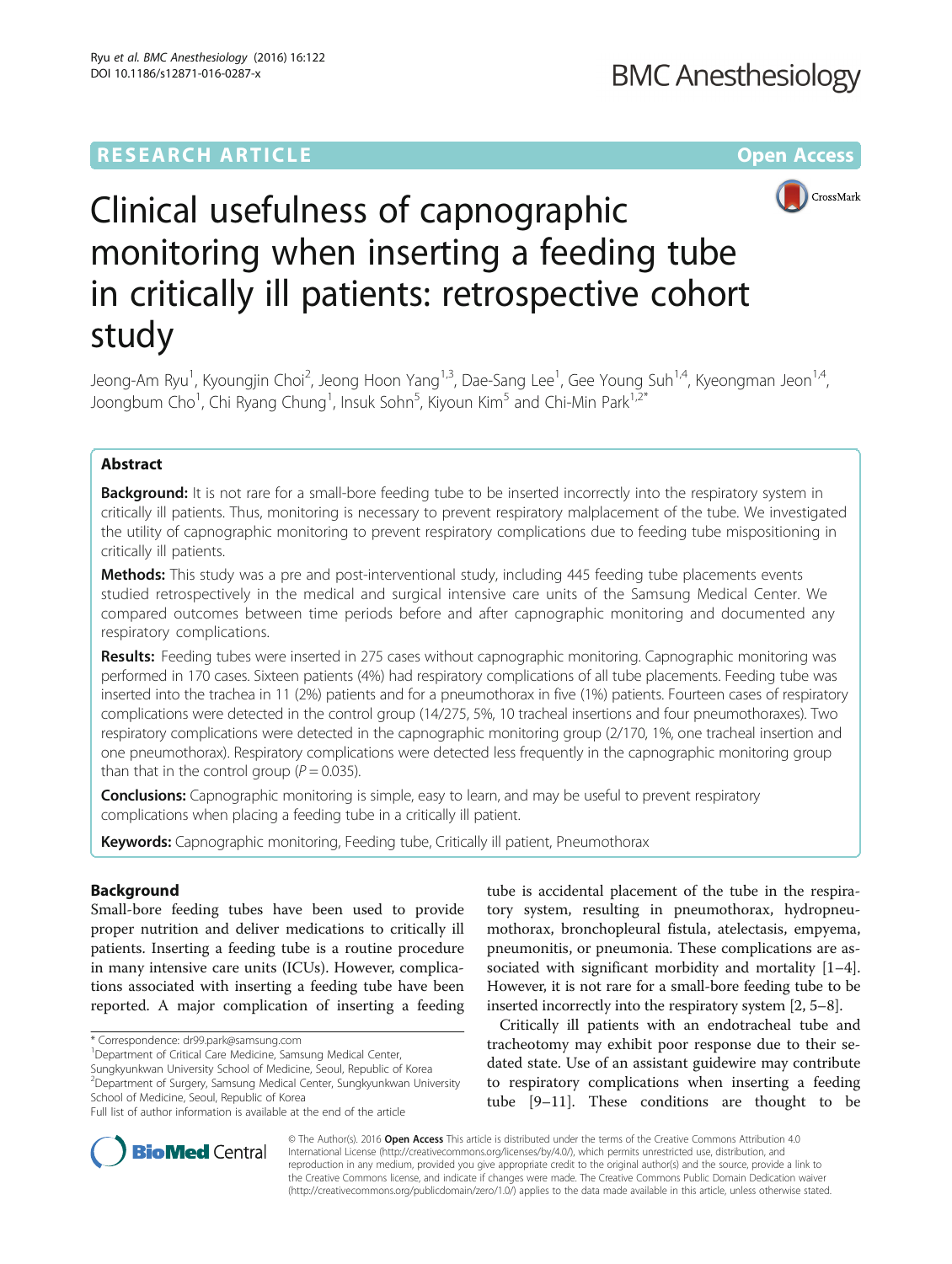potential risk factors for tracheobronchial malpositioning of a feeding tube in a critically ill patient [[2, 9](#page-5-0)–[11\]](#page-5-0).

Several methods have been proposed to prevent tracheal malpositioning of a feeding tube. However, some of the methods are not effective, not cost-effective, or require a specialist to prevent respiratory complications when inserting a feeding tube [\[6](#page-5-0), [7](#page-5-0), [9](#page-5-0)]. Capnographic monitoring may be a more effective to prevent respiratory malpositioning of a feeding tube and is a simple and cost-effective method [[3, 6](#page-5-0), [12](#page-5-0)–[15\]](#page-5-0). Several studies have reported that capnography helps to prevent respiratory tract malpositioning and confirm feeding tube position. However, these studies were small pilot studies or demonstrated only fragmentary evidence to support its usefulness [[3, 12](#page-5-0), [14, 15\]](#page-5-0). We investigated the usefulness of capnographic monitoring to prevent respiratory complications when inserting a feeding tube in a critically ill patient.

#### Methods

This retrospective study was performed in a cohort of patients who underwent insertion of a small-bore feeding tube during hospitalization at the medical or surgical ICUs of Samsung Medical Center (1961-bed, universityaffiliated, tertiary referral hospital in Seoul, South Korea) from August 2014 to January 2015. This study was approved by the Institutional Review Board of Samsung Medical Center (SMC 2015-02-076-001) according to the Declaration of Helsinki on reviewing and publishing information from patient's records. Informed consent was waived because of the retrospective nature of the study.

#### Patients

A total of 445 feeding tube placements were studied retrospectively. Eligible subjects were > 18-years-of-age and required a feeding tube according to the ICU physician during their hospital stay. Capnographic monitoring was performed to prevent respiratory tract malplacement while inserting feeding tubes from December 2014 to January 2015. We compared time periods before and after implementing the capnographic monitoring technique. Capnographic monitoring was not performed when tubes were used from August 2014 to October 2014. We defined the feeding tube placements during this period as the control group. Patients were excluded if feeding tube insertion failed or a chest X-ray was not performed to confirm feeding tube position.

#### Data collection

The feeding tubes used in all cases were small-bore, flexible feeding tubes (Covidien Kangaroo, Entriflex<sup>™</sup> Nasogastric Feeding Tubes, 12 Fr, 60 in; Covidien, Dublin, Ireland) and an assistant guidewire was used. A chest X-ray was always performed to confirm the

position of the feeding tube. We defined respiratory complications as feeding tubes that were inserted into the tracheopulmonary system (respiratory malplacement of the tube) or direct/indirect lung injuries during an attempt to insert a feeding tube with complications such as pneumothorax, hydropneumothorax, bronchopleural fistula, atelectasis, empyema, pneumonitis, and pneumonia. An artificial airway was defined as having an endotracheal or tracheal tube in place while the feeding tube was being inserted. The Glasgow Coma Scale (GCS) and the Richmond Agitation Sedation Scale (RASS) were used to check patients' mental status and level of sedation. Delirium was defined when the confusion assessment method for the ICU (CAM-ICU) was positive. All variables were investigated when feeding tubes were inserted, except reason for the ICU admission.

#### Capnographic monitoring protocol

Each feeding tube was placed according to the following protocol. Tube insertion was monitored with a capnographic unit (Covidien, Microcap® Handheld Capnograph). The capnography unit was calibrated according to the manufacturer's instructions. The capnographic unit was turned on and connected to the side hole of the feeding tube. Carbon dioxide  $(CO<sub>2</sub>)$  level and flow waveforms were monitored continuously during tube insertion. Placement within the airway was defined as detecting a capnogram wave or an end-tidal carbon dioxide (ETCO<sub>2</sub>) level > 5 mm Hg. The feeding tube was inserted via a nasal approach to distance of 30 cm and then held at the tip of the monitor guidewire to detect  $CO<sub>2</sub>$  for > 20 s (first step). The tube insertion procedure was stopped if a  $CO<sub>2</sub>$  waveform appeared or  $ETCO<sub>2</sub>$ level was > 5 mm Hg. Then, the feeding tube was removed and reinsertion was attempted. If  $ETCO<sub>2</sub>$  was not detected during the first step, the feeding tube was inserted the planned distance, and the physician made certain that  $ETCO<sub>2</sub>$  was monitored for an additional 20 s (second step). If the airway became involved, the feeding tube was removed by the physician and retried. Finally, a chest X-ray was performed to confirm feeding tube position.

#### Statistical analyses

Data are presented as medians and interquartile ranges (IQRs) for continuous variables and as numbers (percentages) for categorical variables. The data were compared using Mann-Whitney U test for continuous variables and the chi-square or Fisher's exact tests for categorical variables. All tests were twosided, and  $P < 0.05$  was considered significant. Data were analyzed using IBM SPSS Statistics 20 software (IBM, Armonk, NY, USA).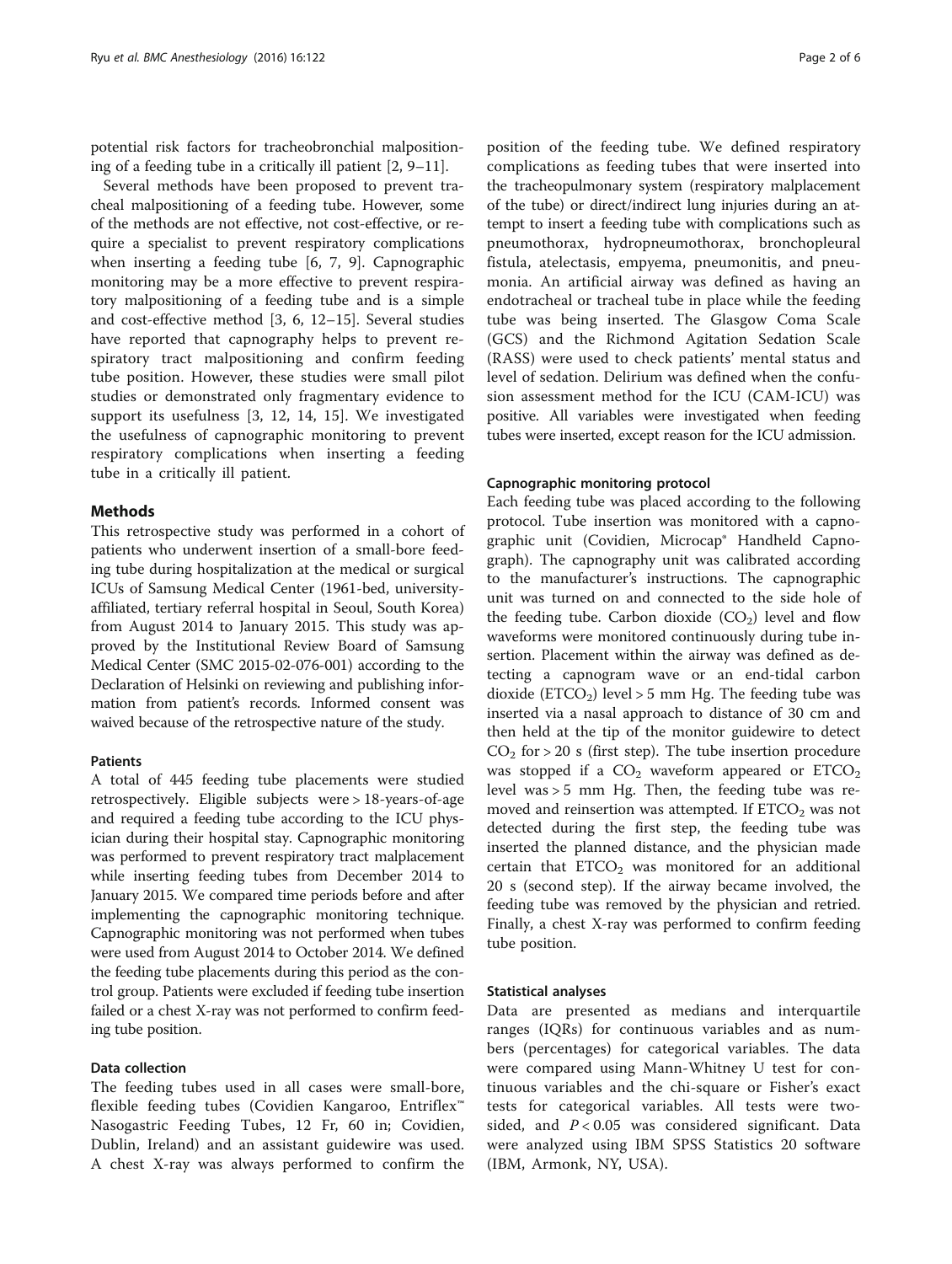#### Results

A total of 445 feeding tube placements that took place in either the medical or surgical ICUs were analyzed. Of them, 275 cases (August–October 2014) did not have capnographic monitoring performed during insertion. Capnographic monitoring was implemented in December 2014, and 170 feeding tube insertion cases used capnographic monitoring. The median age of the patients was 67 (range 56–75) years, and 294 patients (66%) were male. The most common reason for ICU admission was respiratory failure. The baseline characteristics of the capnographic monitoring and control groups are shown in Table 1. There were a few differences between the two groups. Major reasons for ICU admission and ICU locations were different between the two groups. Mechanical ventilator use was more prevalent in the capnographic monitoring group than that in the control group  $(P < 0.001)$ . GCS was higher in the capnographic monitoring group than that in the control group  $(P = 0.005)$ . Sixteen patients (4%) had respiratory complications among all tube placements. Tracheal insertion occurred in 11 (2%) patients and pneumothorax in five (1%). No complication-induced death occurred in either group. Fourteen control group cases had respiratory complications (14/275, 5%, 10 tracheal insertions and four pneumothoraxes). Two cases of respiratory complications occurred in the capnographic monitoring group (2/170, 1%, one tracheal insertion and one pneumothorax). Elevated  $ETCO<sub>2</sub>$  level or capnogram

wave was detected in 12 cases in the monitored group (12/170, 7%), and lung injury (pneumothorax)

**Table 1** Baseline characteristics of the capnographic monitoring and control groups

|                                 | Overall $(n = 445)$ | Capnographic monitoring group ( $n = 170$ ) | Control group ( $n = 275$ ) | $P$ -value |
|---------------------------------|---------------------|---------------------------------------------|-----------------------------|------------|
| Age (years)                     | $67(56 - 75)$       | 68 (59-75.75)                               | $64(55 - 75)$               | 0.221      |
| Gender (male)                   | 294 (66)            | 109 (64)                                    | 185 (67)                    | 0.537      |
| Major reasons for ICU admission |                     |                                             |                             |            |
| Respiratory failure             | 209 (47)            | 81 (48)                                     | 128 (47)                    | 0.002      |
| Cardiovascular                  | 72 (16)             | 17(10)                                      | 55 (20)                     |            |
| Severe sepsis or septic shock   | 81 (18)             | 45 (26)                                     | 36(13)                      |            |
| Neurological                    | 49 (11)             | 15(9)                                       | 34 (12)                     |            |
| Post-operation                  | 17(4)               | 4(2)                                        | 13(5)                       |            |
| Multiple trauma                 | 8(2)                | 3(2)                                        | 5(2)                        |            |
| Other                           | 9(2)                | 5(3)                                        | 4(1)                        |            |
| Use of mechanical ventilator    | 332 (75)            | 143 (84)                                    | 189 (69)                    | < 0.001    |
| Artificial airway               | 366 (82)            | 151 (89)                                    | 215 (79)                    | 0.004      |
| Endotracheal tube               | 242 (54)            | 103(61)                                     | 139 (51)                    |            |
| Tracheal tube                   | 124 (28)            | 48 (28)                                     | 76 (28)                     |            |
| Location                        |                     |                                             |                             |            |
| <b>MICU</b>                     | 165 (37)            | 62 (36)                                     | 103 (38)                    | 0.031      |
| SICU                            | 12(3)               | 5(3)                                        | 7(3)                        |            |
| CCU                             | 46 (10)             | 10(6)                                       | 36(13)                      |            |
| Cardiac SICU                    | 11(2)               | 2(1)                                        | 9(3)                        |            |
| Oncology MICU                   | 118(27)             | 45 (26)                                     | 73 (27)                     |            |
| Oncology SICU                   | 93 (21)             | 46 (27)                                     | 47 (17)                     |            |
| GCS                             | $13(11-15)$         | $14(12-15)$                                 | $13(10-15)$                 | 0.005      |
| RASS                            | $0(-2-1)$           | $0(-2-1)$                                   | $-1$ $(-2-1)$               | 0.717      |
| Delirium                        | 203 (59)            | 86 (63)                                     | 117(57)                     | 0.216      |
| Use of sedative drug            | 207 (47)            | 88 (52)                                     | 119 (43)                    | 0.096      |
| Respiratory complication        | 16(4)               | 2(1)                                        | 14(5)                       | 0.031      |
| Tracheal insertion              | 11(3)               | 1(1)                                        | 10(4)                       |            |
| Pneumothorax                    | 5(1)                | 1(1)                                        | 4(2)                        |            |

ICU intensive care unit, MICU medical intensive care unit, SICU surgical intensive care unit, CCU cardiac intensive care unit, GCS Glasgow Coma Scale, RASS Richmond Agitation Sedation Scale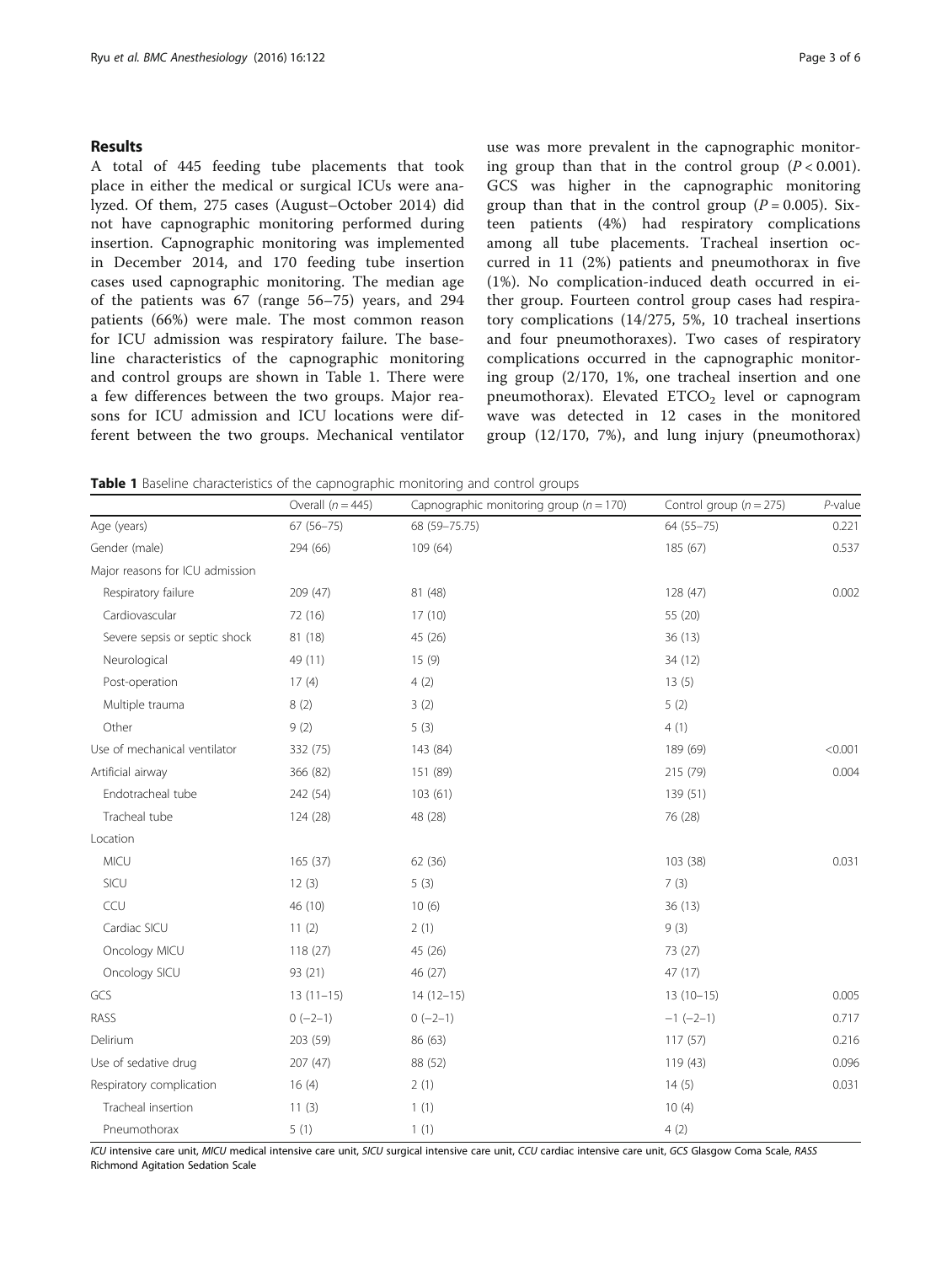was reported in only one case. False negative capnographic monitoring occurred in 1% of cases (tracheal insertion of feeding tube, but  $CO<sub>2</sub>$  was not detected during one tube placements). No differences were in the demographics detected between the groups with and without respiratory complications in a univariate analysis, except sex (Table 2). More respiratory complications occurred in male patients. Respiratory complications were detected less frequently in the capnographic monitoring group than that in the control group ( $P = 0.035$ ). Respiratory complications were not associated with age, level of consciousness, mechanical ventilator use, artificial airway, or use of a sedative drug in this study (Table 2).

#### **Discussion**

We evaluated the usefulness of capnographic monitoring for preventing respiratory complications and the clinical characteristics associated with inserting a feeding tube in a critically ill patient. The results indicate that capnographic monitoring was useful to prevent respiratory complications while inserting a feeding tube in a critically ill patient. Respiratory complications were not associated with altered mental status, artificial airway, or use of sedative drugs in this study. Respiratory complication rates in all-comers were 4% in this study. Thus, it is not rare for a small-bore feeding tube to be inserted incorrectly into the respiratory system in a critically ill patient.

Malplacement of a feeding tube in the respiratory tract can lead to various complications associated with significant morbidity and mortality [\[9](#page-5-0)]. Several studies have reported that small-bore feeding tubes are inserted into the tracheopulmonary system in 0.3–15.0% of placement attempts [\[2](#page-5-0), [5](#page-5-0)–[8\]](#page-5-0). Overall malpositioning-induced complications, such as pneumothorax and hemothorax, occur (0.7–1.2%) and complication-induced death in 0.3% of cases [[2, 6](#page-5-0), [7\]](#page-5-0). Most of the patients who

Table 2 Comparisons between the respiratory complication and non-complication groups

|                                 | Overall $(n = 445)$ | Respiratory complication group ( $n = 16$ ) | Non-complication group ( $n = 429$ ) | $P$ -value |
|---------------------------------|---------------------|---------------------------------------------|--------------------------------------|------------|
| Age (years)                     | $67(56 - 75)$       | 69 (53-80)                                  | $67(56 - 75)$                        | 0.669      |
| Gender (male)                   | 294 (66)            | 15 (94)                                     | 279 (65)                             | 0.015      |
| Major reasons for ICU admission |                     |                                             |                                      |            |
| Respiratory failure             | 209 (47)            | 9(56)                                       | 200(47)                              | 0.493      |
| Cardiovascular                  | 72 (16)             | 3(19)                                       | 69 (16)                              |            |
| Severe sepsis or septic shock   | 81 (18)             | 1(6)                                        | 80 (19)                              |            |
| Neurological                    | 49 (11)             | 1(6)                                        | 48 (11)                              |            |
| Post-operation                  | 17(4)               | 1(6)                                        | 16(4)                                |            |
| Multiple trauma                 | 8(2)                | 0(0)                                        | 8(2)                                 |            |
| Other                           | 9(2)                | 1(6)                                        | 8(2)                                 |            |
| Use of mechanical ventilator    | 332 (75)            | 14 (88)                                     | 318 (74)                             | 0.379      |
| Artificial airway               | 366 (82)            | 15 (94)                                     | 351 (82)                             | 0.326      |
| Endotracheal tube               | 250 (55)            | 111(60)                                     | 139 (51)                             |            |
| Tracheal tube                   | 129 (28)            | 53 (29)                                     | 76 (28)                              |            |
| Location                        |                     |                                             |                                      |            |
| <b>MICU</b>                     | 165 (37)            | 8(50)                                       | 157 (37)                             | 0.706      |
| SICU                            | 12(3)               | 1(6)                                        | 11(3)                                |            |
| CCU                             | 46 (10)             | 1(6)                                        | 45 (10)                              |            |
| Cardiac SICU                    | 11(2)               | 0(0)                                        | 11(3)                                |            |
| Oncology MICU                   | 118(27)             | 3(19)                                       | 115(27)                              |            |
| Oncology SICU                   | 93 (21)             | 3(19)                                       | 90(21)                               |            |
| GCS                             | $13(11-15)$         | $14(12-15)$                                 | $13(11-15)$                          | 0.915      |
| RASS                            | $0(-2-1)$           | $1(-1-1.3)$                                 | $0(-2-1)$                            | 0.153      |
| Delirium                        | 203 (59)            | 8(62)                                       | 195 (59)                             | 0.860      |
| Use of sedative drug            | 207 (47)            | 10(63)                                      | 197 (46)                             | 0.211      |
| Two-step technique              | 102 (23)            | 6(38)                                       | 96 (22)                              | 0.220      |
| Use of capnography              | 170 (38)            | 2(13)                                       | 168 (39)                             | 0.035      |

ICU intensive care unit, MICU medical intensive care unit, SICU surgical intensive care unit, CCU cardiac intensive care unit, GCS Glasgow Coma Scale, RASS Richmond Agitation Sedation Scale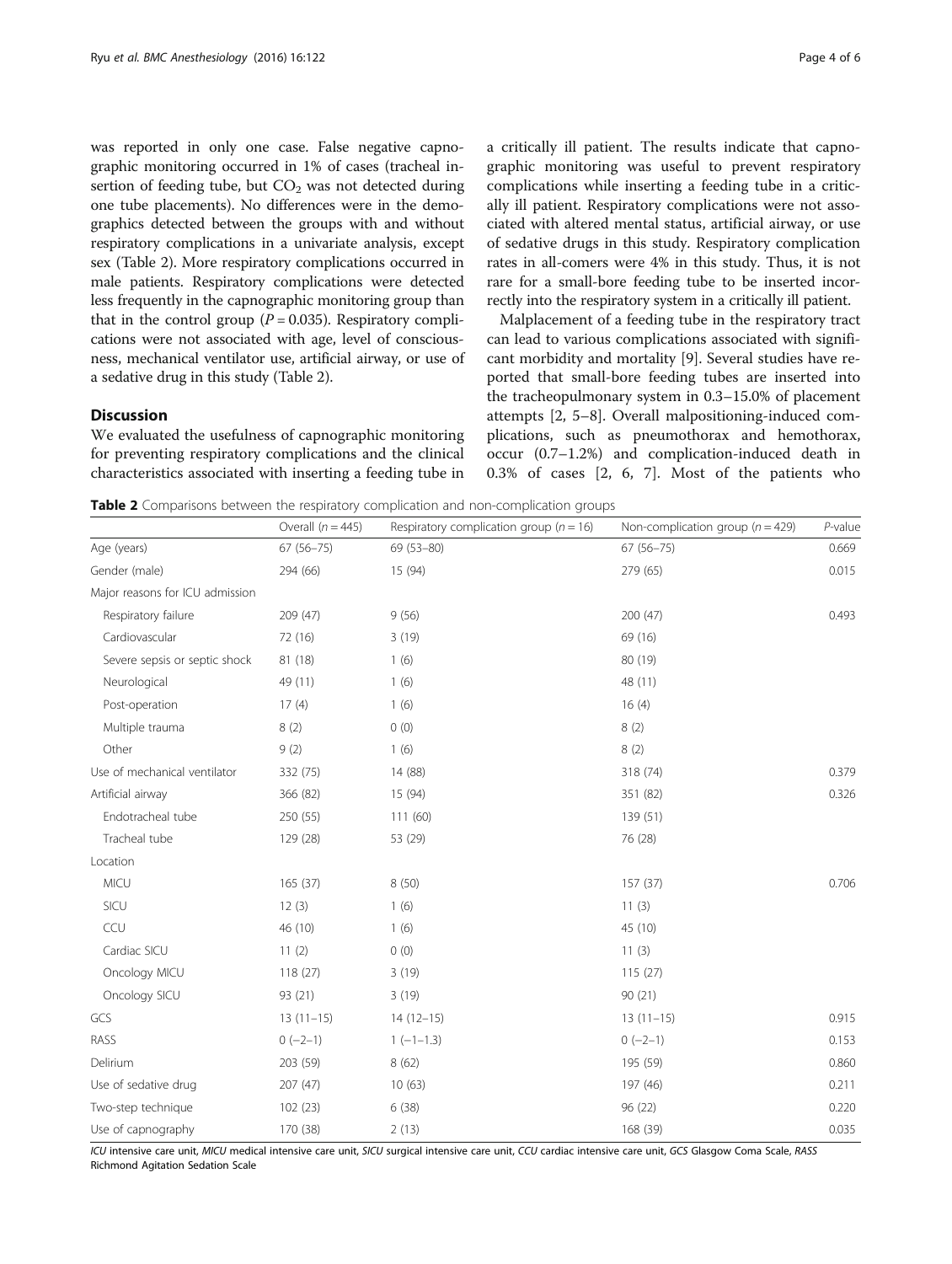developed complications used a mechanical ventilator (14/16, 88%) and an artificial airway (15/16, 94%) in our study. Assistant guidewires were used in both groups. Decreased or delirious mentality is a risk factor for respiratory malpositioning of a feeding tube [\[2, 16](#page-5-0), [17](#page-5-0)]. Sedative and analgesic agents are used widely in critically ill patients because of pain, delirium, and agitation. Critically ill patients using a mechanical ventilator may exhibit a poor response due to sedation. These conditions are thought to be potential risk factors for tracheobronchial malpositioning of a feeding tube [\[2](#page-5-0), [10, 11](#page-5-0)]. An artificial airway is actually a mechanical barrier; however, the low pressure cuffs of endotracheal and tracheal tubes do not represent a reliable barrier [\[1](#page-5-0), [11](#page-5-0)]. If an assistant guidewire is used, the small, flexible tube may slide into the trachea by the cuff along the tracheal wall [[10](#page-5-0)]. Therefore, critically ill patients may be vulnerable to respiratory complications when inserting a tube.

Conventional methods of confirming tube position include auscultation of a bubbling sound in the epigastric region during air insufflation and aspiration of gastric fluid. However, these conventional methods are not useful and accurate to identify a malpositioned feeding tube [[2](#page-5-0)–[4\]](#page-5-0). Therefore, alternatively methods are required to verify feeding tube placement and prevent respiratory system complications. Chest X-ray is the gold standard to detect tracheal tube malpositioning [\[9](#page-5-0), [11](#page-5-0)]. This method confirms position after inserting the tube, but it is impossible to prevent respiratory malpositioning [\[9](#page-5-0)]. Thus, other methods to prevent a tube from entering the respiratory system are needed. Several approaches have been developed, such as fluoroscopic-, laryngoscopic-, and endoscopic-guided insertion. However, these techniques increase cost and time and require a specialist [[2, 7](#page-5-0)]. Capnographic monitoring is a simple, cost-effective, and easily implemented. In addition, no specialist is needed for capnographic monitoring. Recent studies have reported advantages of bedside electromagnetic (EM)-guided feeding tube placement by specialized nurses [\[18](#page-5-0)–[20](#page-5-0)]. Although EM-guided tube placement may help prevent respiratory complications while inserting a feeding tube, capnographic monitoring is more costeffective and simpler. Capnographic monitoring is useful to prevent respiratory malpositioning while inserting a feeding tube [[3](#page-5-0), [6](#page-5-0), [12](#page-5-0), [15, 21\]](#page-5-0).

Two respiratory complications cases were detected in the capnographic monitoring group. One patient was obese and was on a mechanical ventilator, making it difficult to insert a tube after repeated attempts. Another patient had used sedative drugs and mechanical ventilator. Tube insertion was difficult and subsequent attempts led to a pneumothorax.  $CO<sub>2</sub>$  was repeatedly detected during capnographic monitoring but the respiratory complication could not be prevented.

This study had several limitations. This was a retrospective review of medical records at a single institution. A positive capnogram may not truly reflect malplacement of a feeding tube. No method was available to confirm false positives during capnographic monitoring. Delirium was defined when CAM-ICU was positive in this study. CAM-ICU is an objective and useful screening test to discriminate delirium. However, CAM-ICU cannot be performed when the patient is irritable or in deep sedative state (RASS  $\leq$  3). Sedative drugs were used when mechanical ventilator was applied or delirium was observed. Although sedative drugs were used when feeding tubes were inserted, adequate sedation may not have occurred in some patients. No comparison was made between times to place the feeding tubes between the groups. The individual characteristics and the skill of the physicians inserting the feeding tubes were not considered.

### Conclusions

It is not rare for a small-bore feeding tube to be inserted incorrectly into the respiratory system in a critically ill patient. Respiratory complications decreased remarkably when capnographic monitoring was used while inserting a feeding tube. In addition, capnographic monitoring is a simple and easy to learn procedure, and no specialist is required. Our results reveal that capnographic monitoring is a simple and useful method to prevent respiratory complications while inserting a feeding tube in a critically ill patient.

#### Abbreviations

ARDS: Acute respiratory distress syndrome; CAM-ICU: Confusion assessment method for the intensive care unit; CO<sub>2</sub>: Carbon dioxide; EM: Electromagnetic; ETCO<sub>2</sub>: End tidal carbon dioxide; GCS: Glasgow Coma Scale; ICU: Intensive care unit; IQR: Interquartile range; RASS: Richmond Agitation Sedation Scale

#### Acknowledgements

There are no acknowledgments to add.

#### Funding

Not applicable.

#### Availability of data and materials

As for the data availability, our data can be available on the Zenodo database (<https://zenodo.org/record/44406#.Vo3qeWDNuUk>) as recommended repositories of BMC Anesthesiology.

#### Authors' contributions

JAR participated in study design, data collection, drafting of the manuscript, and the statistical analysis. KC participated in the statistical analysis and helped draft the manuscript. JHY participated in study design, performed the statistical analysis, and drafted the manuscript. DSL participated in the statistical analysis and helped draft the manuscript. GYS participated in study design and coordination and helped draft the manuscript. KJ participated in study design and drafting of the manuscript. JC participated in study conception and design, data collection, and drafting of the manuscript. CRC participated in study design and coordination. IS participated in the statistical analysis and helped draft the manuscript. KK participated in the statistical analysis and helped draft the manuscript. CMP participated in study conception and design, data collection, and drafting of the manuscript. All authors read and approved the final manuscript.